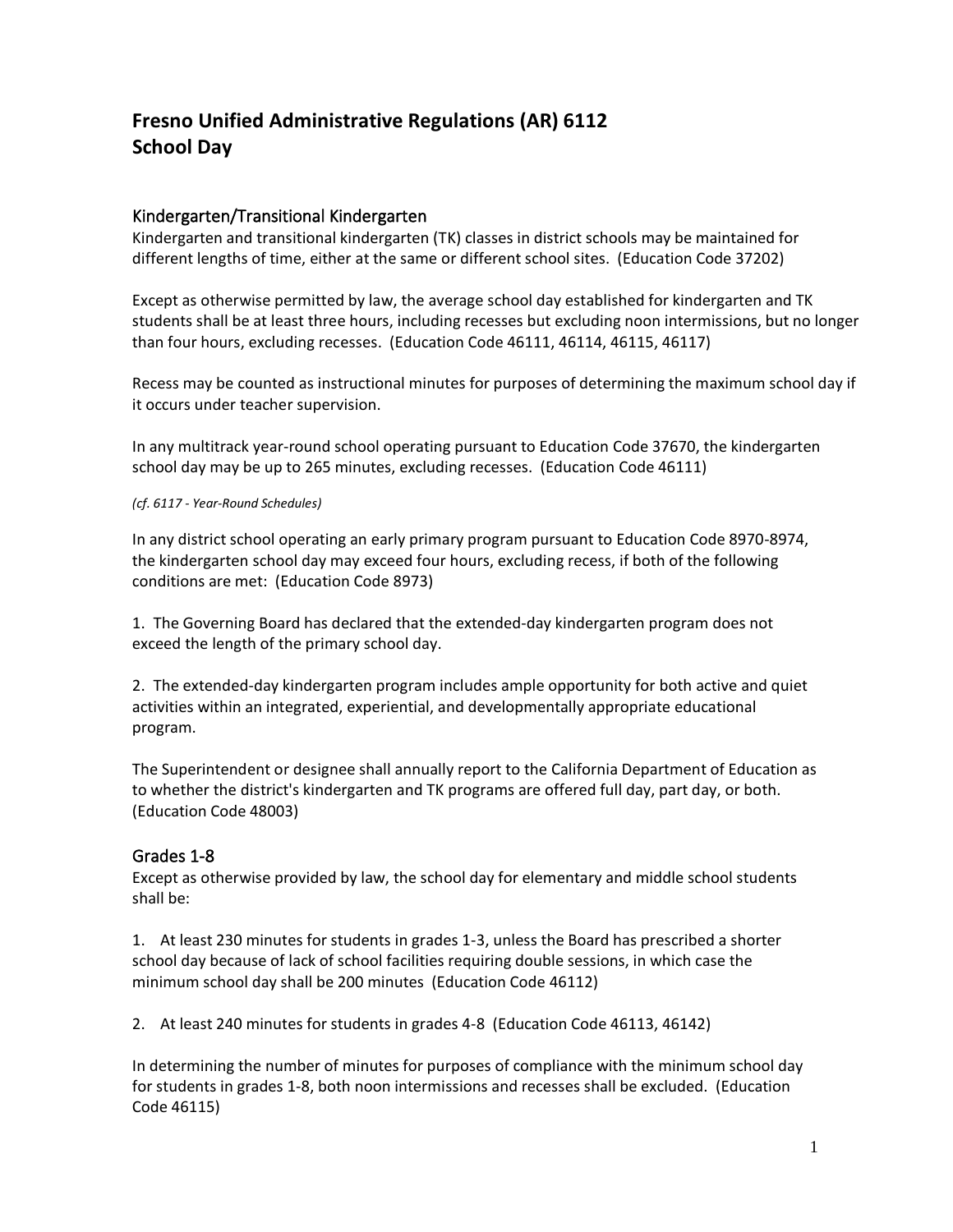# Grades 9-12

The school day for students in grades 9-12 shall be at least 240 minutes. (Education Code 46141, 46142)

However, the school day may be less than 240 minutes when authorized by law. Programs that have a minimum school day of 180 minutes include, but are not necessarily limited to:

1. Continuation high school or classes (Education Code 46141, 46170)

*(cf. 6184 - Continuation Education)*

- 2. Opportunity school or classes (Education Code 46141, 46180)
- 3. Regional occupational center (Education Code 46141, 52325)

#### *(cf. 6178.2 - Regional Occupational Center/Program)*

4. Work experience education program approved pursuant to Education Code 51760-51769.5 (Education Code 46141, 46144)

A student in grade 12 who is enrolled in work experience education and is in their last semester or quarter before graduation may be permitted to attend school for less than 180 minutes per school day if they would complete all requirements for graduation, except physical education courses, in less than 180 minutes each day. (Education Code 46147)

### *(cf. 6178.1 - Work-Based Learning)*

5. Concurrent enrollment in a community college pursuant to Education Code 48800-48802 or, for students in grades 11-12, part-time enrollment in classes of the California State University or University of California, provided academic credit will be awarded upon satisfactory completion of enrolled courses (Education Code 46146)

#### *(cf. 6172.1 - Concurrent Enrollment in College Classes)*

6. An early college high school or middle college high school, provided the students are enrolled in community college or college classes in accordance with item #5 above (Education Code 46141, 46146.5)

7. Special day or Saturday vocational training program conducted under a federally approved plan for career technical education (Education Code 46141, 46144)

*(cf. 6178 - Career Technical Education)*

8. Adult education classes (Education Code 46190)

### *(cf. 6200 - Adult Education)*

For an evening high school operated pursuant to Education Code 51720-51724, the number of days, specific days of the week, and number of hours during which the program shall be in session may be determined by the Board. (Education Code 46141, 51721)

Students in grade 12 shall be enrolled in at least five courses each semester or the equivalent number of courses each quarter. This requirement shall not apply to students enrolled in regional occupational